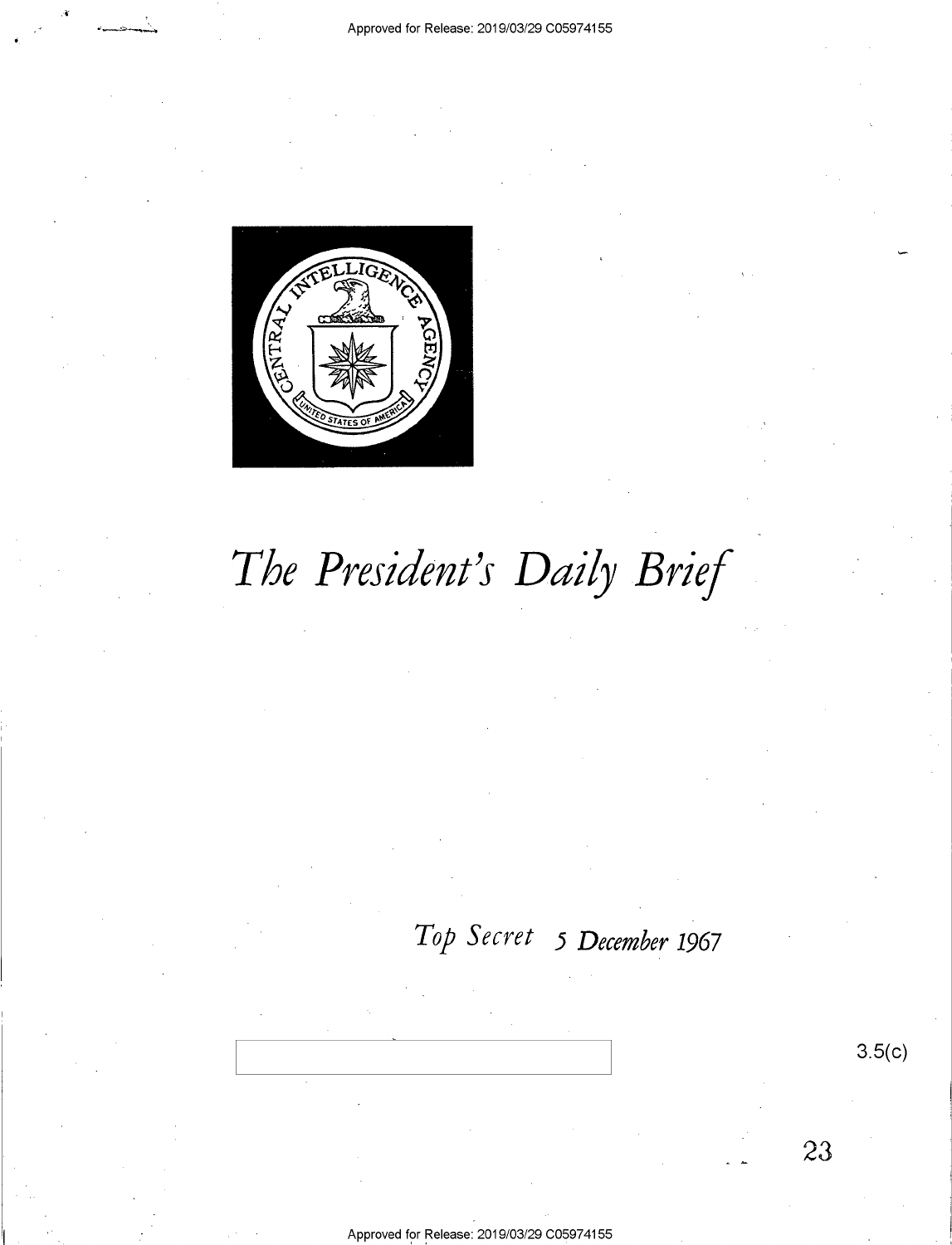

#### DAILY BRIEF 5 DECEMBER 1967

 $\overline{\phantom{a}}$ 

. 1. Cyprus

The first Greek troops to leave Cyprus should do so late this week aboard a ship sent to the island yes-<br>terday. As yet no one has raised the As yet no one has raised the delicate question of how many Greeks must be removed before the Turks are satisfied that all are gone. For their part, the Turks have said that the first pullback of their forces would be in Thrace and there are some signs they are beginning to do so.

Makarios' belated and qualified "yes" to U Thant's appeal casts something of a shadow over the days ahead when bargaining in the UN will be difficult and frustrating.

The Soviets appear to be doing more than just providing equipment to prop up sagging republican military fortunes. 3.3(h)(2) 3.3(h)(2) 3.3(h)(2) 3.3(h)(2) 3.3(h)(2) 3.3(h)(2) 3.3(h)(2) 3.3(h)(2) 3.3(h)(2)

 $3.3(h)(2)$ 

As the Egyptians have withdrawn, the roya lists have come down out of the hills and are pressing the republicans hard.

The Canadians now have briefed NATO on the extent of the defense cuts they plan in their European commitment. As part of the campaign to trim spending, Ottawa intends over the next few years to reduce its air squadrons on the continent from six to four. The Canadians also plan to eliminate one of their two NATO-committed brigades in Canada, and they may apply the scissors to the 6,5O0-man army contingent now in Europe.

2. Yemen

3. Canada

**TOP SECRET-** 3.5(c)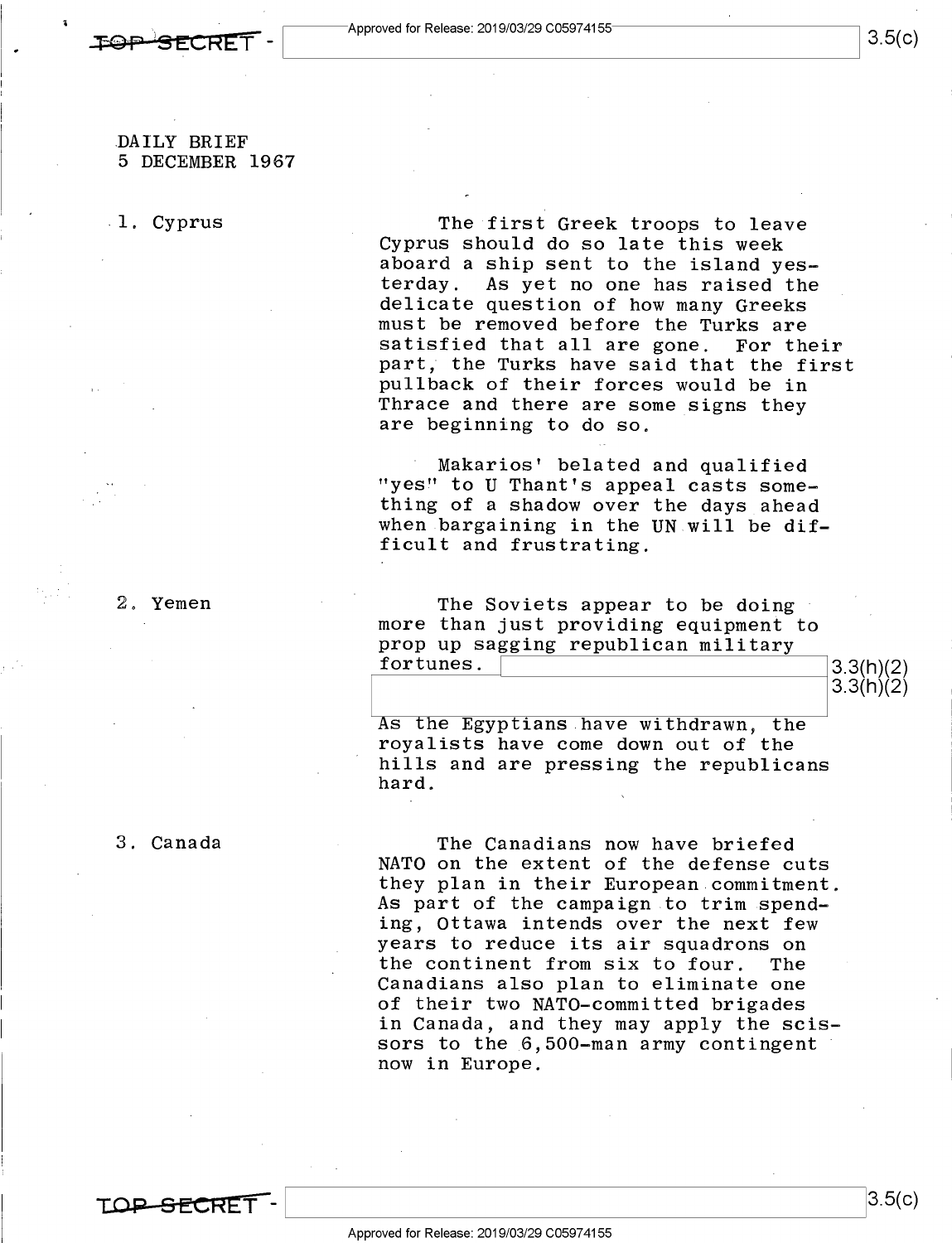## 4. Soviet Union

A Soviet Foreign Ministry official says that Moscow expects the US to get tougher in Vietnam after Secretary McNamara leaves the Pentagon.

The Russian probed a US diplomat for the "real" reasons behind the Secretary's departure. He discounted the White House announcement as "propaganda." Noting that the Soviets held the Secretary in high regard despite their press attacks on him, the Russian official said, "We prefer dealing with a wise enemy."

## 5. Australia

Holt told Ambassador Clark that the small Democratic Labor Party will, support the government on Vietnam. The DLP holds the balance of power in the Australian senate since the 25 November election, although it has only a handful of seats.

### 6. Ivory Coast

 $3.3(h)(1)$ 

Houphouet-Boigny is moving toward improved relations with the whiteruled states of southern Africa.

3.3(h)(2)

~~~~-~---c--I Houphouet has long felt that unbending hostility to South Africa, Rhodesia, and Portugal is an exercise in futility.

## 7. Czechoslovakia

Czech leadership is split and some changes may be in the offing. Divided along conservative and liberal lines, the party hierarchy has been unable to deal effectively with Czechoslovakia's growing social and economic problems. The Central Committee meets shortly, and while President Novotny probably will remain in the saddle, he may have to throw some sacrificial lambs to the liberal faction.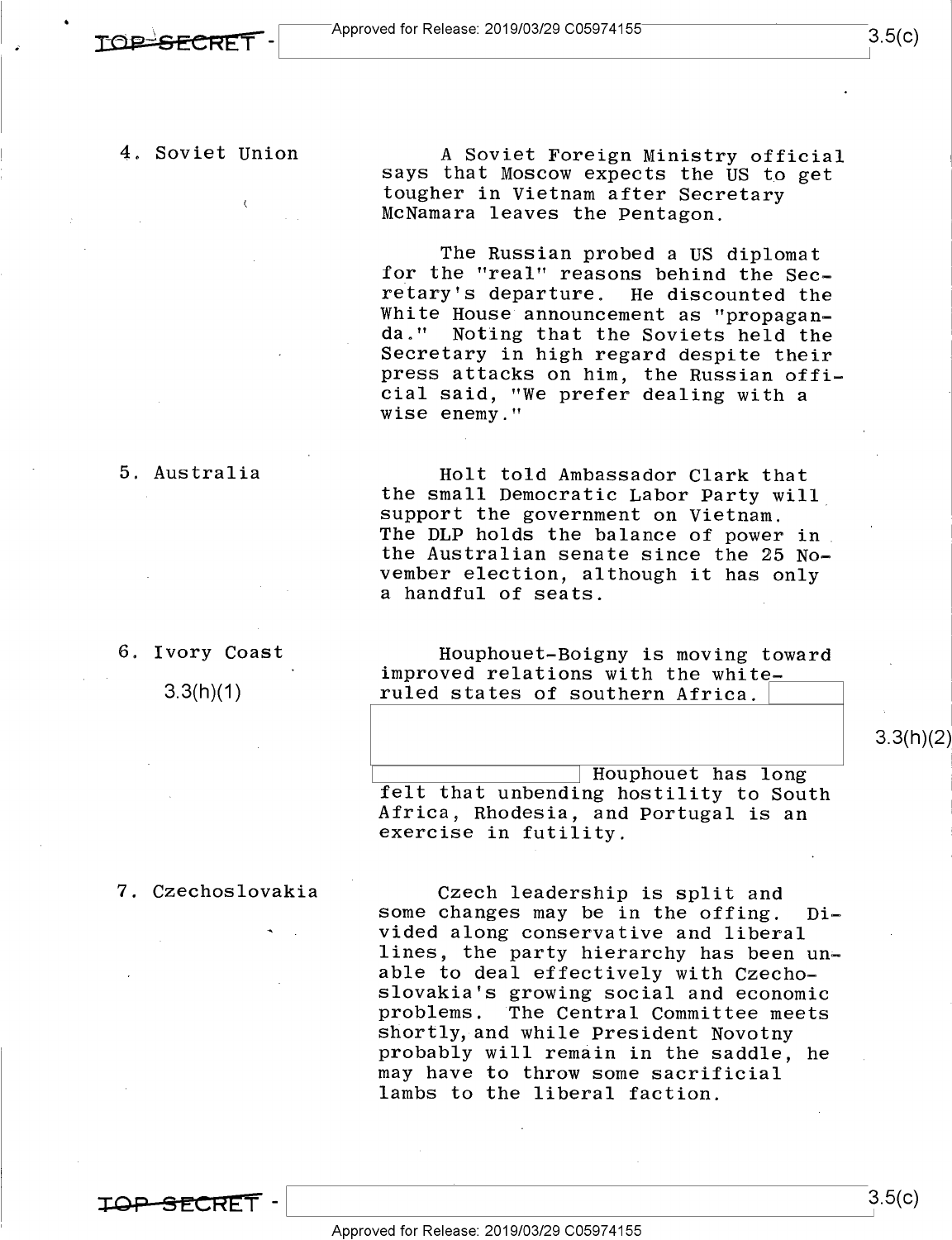Constabulary troopers have bagged two senior Huk leaders in recent weeks. Yesterday they killed Domingo Yambao, a guerrilla chieftain operating north of Manila who went by the alias "Commander Freddy." Last month Zacarias de la Cruz was gunned down in Bataan Province. Also known as "Commander Delio," de la Cruz was considered the number three man in the Huk hierarchy.

3.3(h)(2)

The Huks, however, have scored too. Last week "Commander Freddy" massacred an eight-man patrol.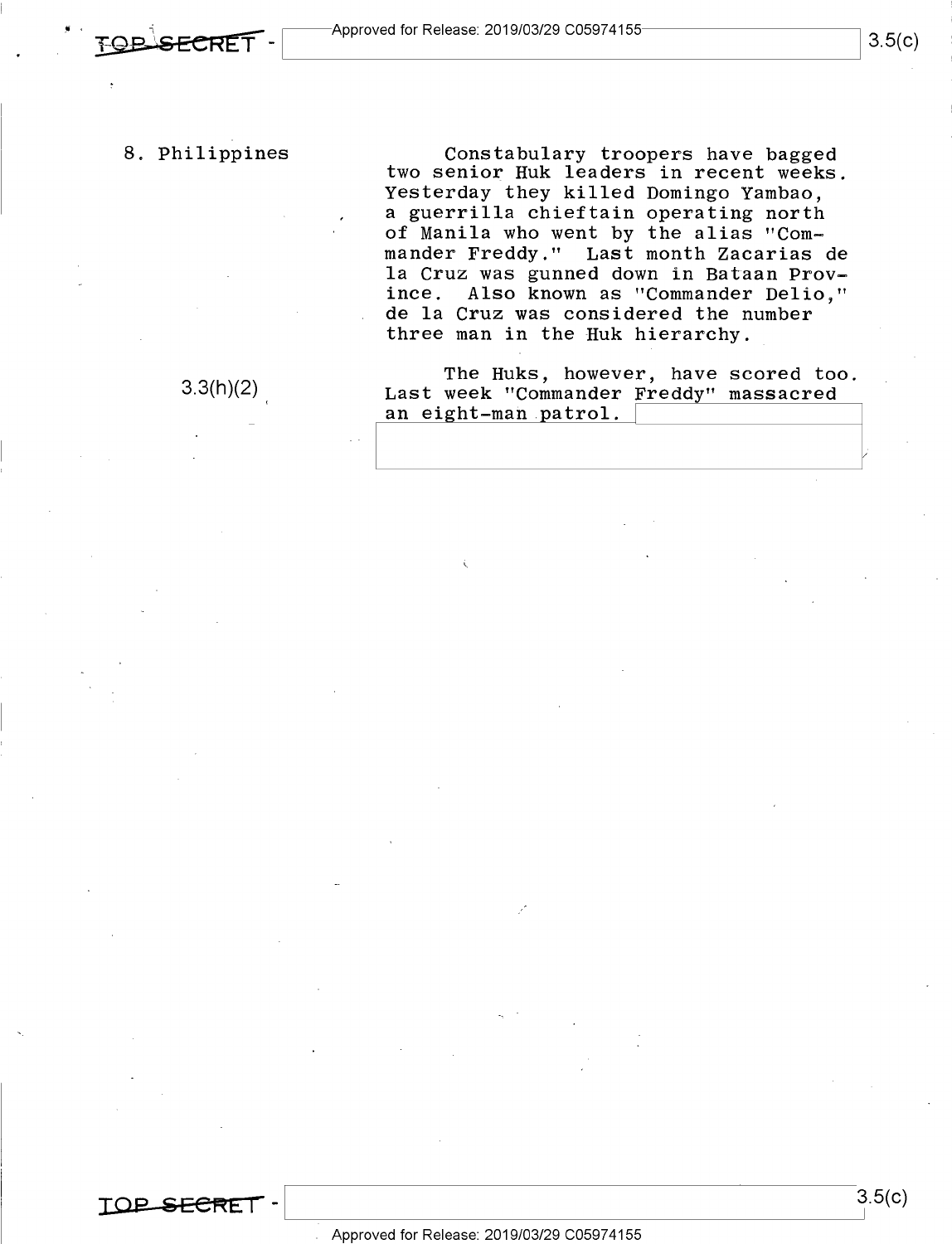-~

Top Secret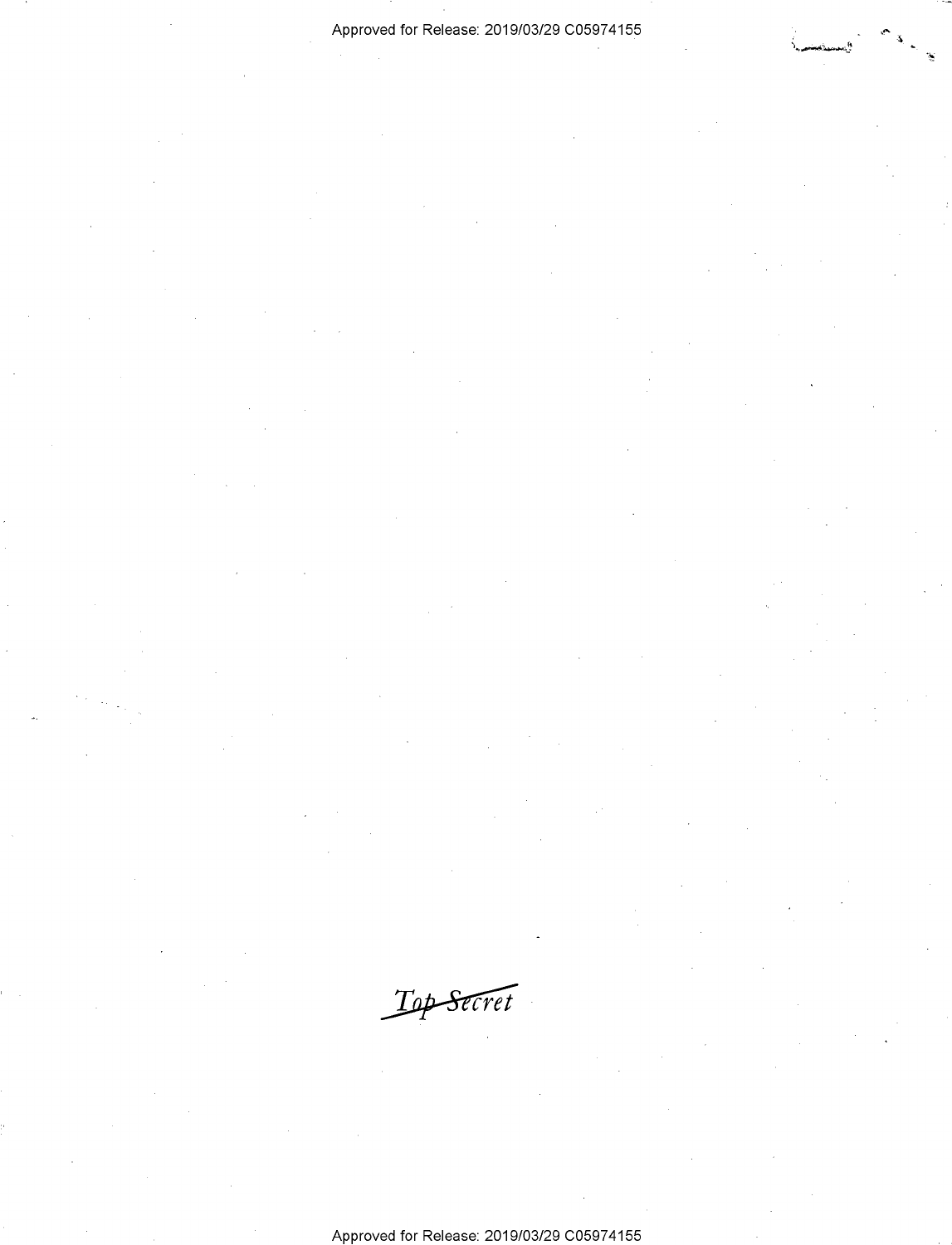$\cdot$ .,

**Top Secret** 



## *FOR THE PRESIDENT'S EYES ONLY*

## **Special Daily Report on North Vietnam**

**Top Secret** 3.5(c) 16 5 December 1967

Approved for Release: 2019/03/29 C0597 4155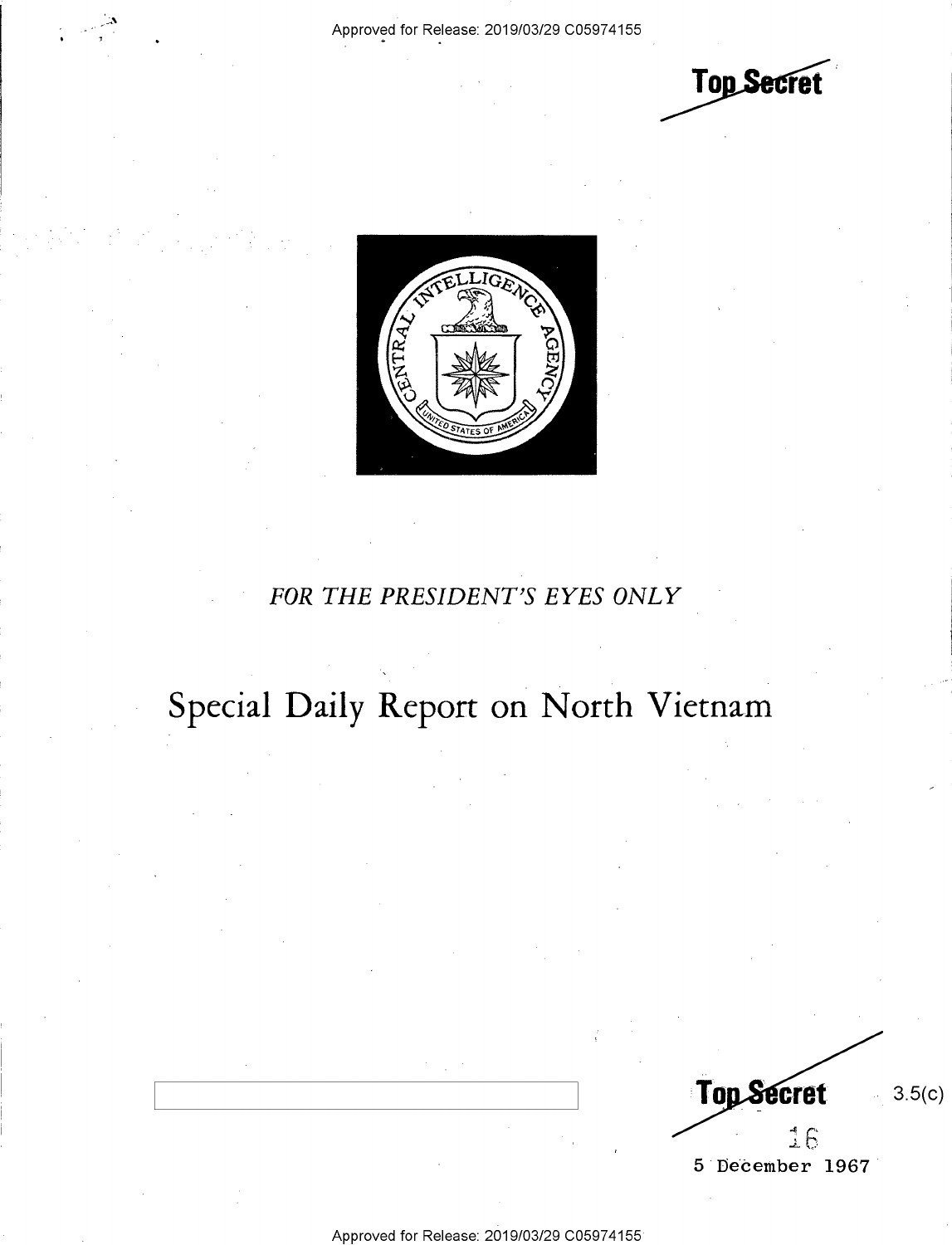Special Daily Report on North Vietnam for the President's Eyes Only

5 December 1967

#### I. NOTES ON THE SITUATION

The Annual Soviet Effort to Persuade the US to Prolong the Projected Holiday Bombing Pause Has Begun: Last week a Soviet diplomat in London, speaking "personally," told a US correspondent that he felt the Soviet Union could persuade Hanoi to enter negotiations if the US announced no terminal date for the bombing pause.

In addition, a Soviet Foreign Ministry official recently assured a Western ambassador that Hanoi would agree to talks within three weeks if the US would stop bombing.

Similar approaches can be expected in the future, but there is no indication at this time that Moscow is acting at Hanoi's behest.

3.3(h)(2)

\* \* \*

in Hanoi Report Experiences During Bombing: The **complete in the set of the set of the index**<br>
fired off a cable **i** iust after the 17 Novemjust after the 17 November US raid. He reported that his living quarters had been damaged and a Vietnamese worker there was. "severely wounded." There were no casualties,  $3.3(h)(2)$ however, and the "clean-up" was under way, he reported.

\* \* \*

. Draft Age in North Vietnam: A North Vietnamese army prisoner recently captured in the South claims that boys in his home province have been drafted at age 15 since the first of this year. Another prisoner stated earlier that he was 14 when drafted in July 1966 and that all 14-year-old boys had received induction papers.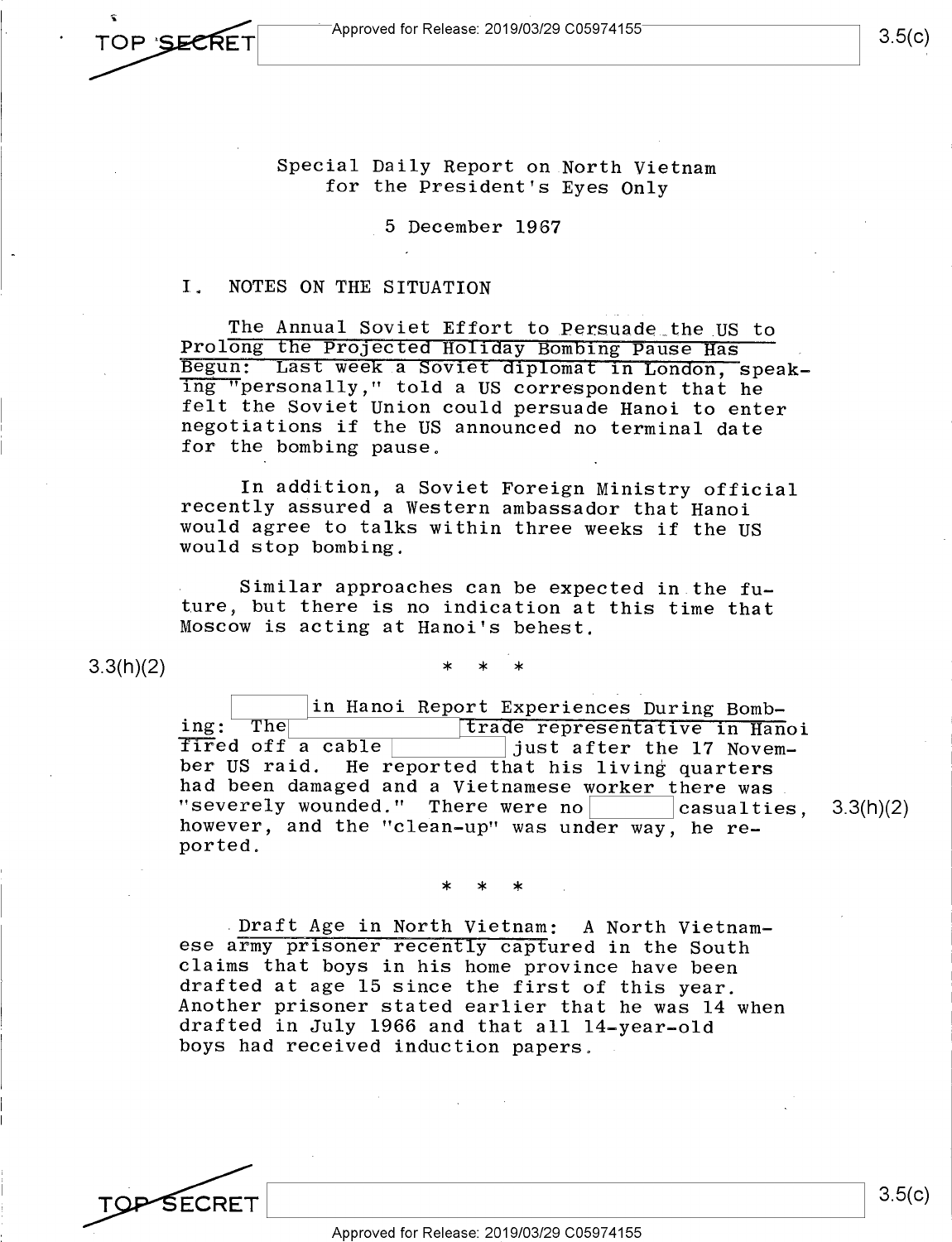It is doubtful that North Vietnamese boys are generally being drafted at 14 or 15, though this may well happen in a few localities where local draft boards have trouble meeting their quotas. The legal draft age is 18 to 35. Analysis of North Vietnamese population figures suggests that this should be ade-<br>quate. About 190.000 young men reach 18 each year. About 190,000 young men reach 18 each year, and roughly half of these are probably fit for serv-<br>ice. The estimated 475.000 men already in North The estimated 475,000 men already in North Vietnamese military service constitute only about eleven percent of the approximately 4.3 million men of military age.

## \* \* \*

A Report from Paris: The US Embassy in Paris has received one of the periodic reports on Vietnam provided by members of the Far East section of the<br>French Foreign Office. The most interesting porti The most interesting portion of the present report deals with Hanoi's recent request to have its "General Representation" in Paris upgraded to a consulate. According to the source, the French Government is reluctant to grant the re-<br>quest. (Consular privileges are presently exercise (Consular privileges are presently exercised exclusively by the Saigon Consulate General in Paris.) The Foreign Office source reported that Hanoi's request is now "under study" and he claimed that legal obstacles may forestall a favorable reply for the time being. A favorable response at some future date was not ruled out, however.

The source also reported that the head of the Far East section, Etienne Manac'h, will not stop in either North or South Vietnam during the course of his current Far East tour. The French representative in Hanoi, it was also reported, will be returning to Paris for a vacation this month.

\* \* \*

3.3(h)(2)



**TOP SECRET**<br>Approved for Release: 2019/03/29 C05974155

 $3.5(c)$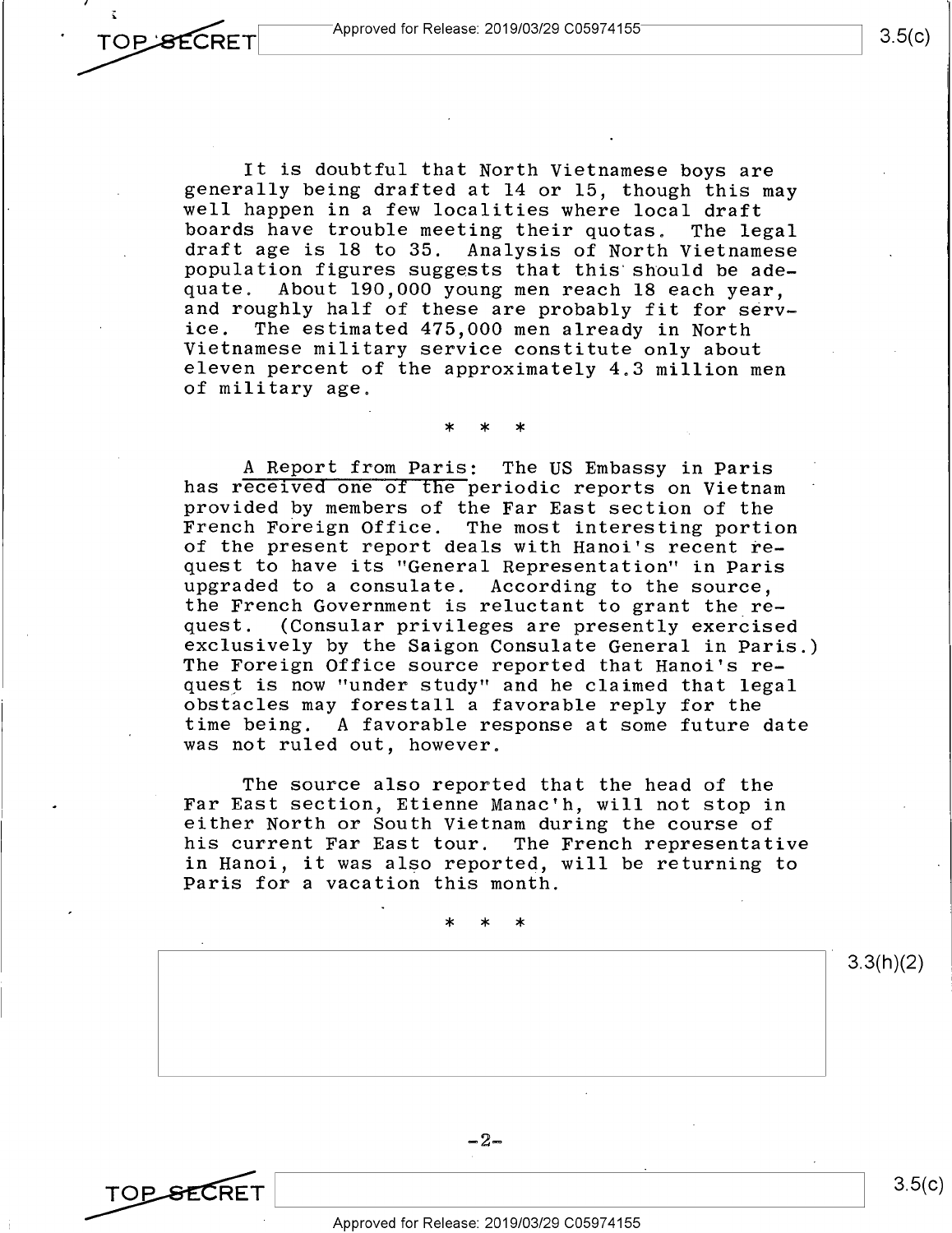





## \* \* \*

#### II. NORTH VIETNAMESE REFLECTIONS OF US POLITICAL ATTITUDES ON THE WAR

Hanoi on Antiwar Movement: In a broadcast in Vietnamese to South Vietnam on 3 December, Hanoi pointed out that the antiwar movement has spread from the American public to the ranks of US troops. The broadcast listed a series of Vietnam protests allegedly mounted recently by present or former members of the US armed forces. These included a Veterans Day call by veterans of Korea and Vietnam for an end to the bombing, and the recent activities of the four sailors who jumped ship in Japan and are presently in the Soviet Union. Hanoi claimed that these demonstrations clearly indicate that the US people are increasingly more conscious of their responsibility toward their country and are determined "to prevent the ruling authorities from driving the US into disasters and dishonor caused by the war of aggression."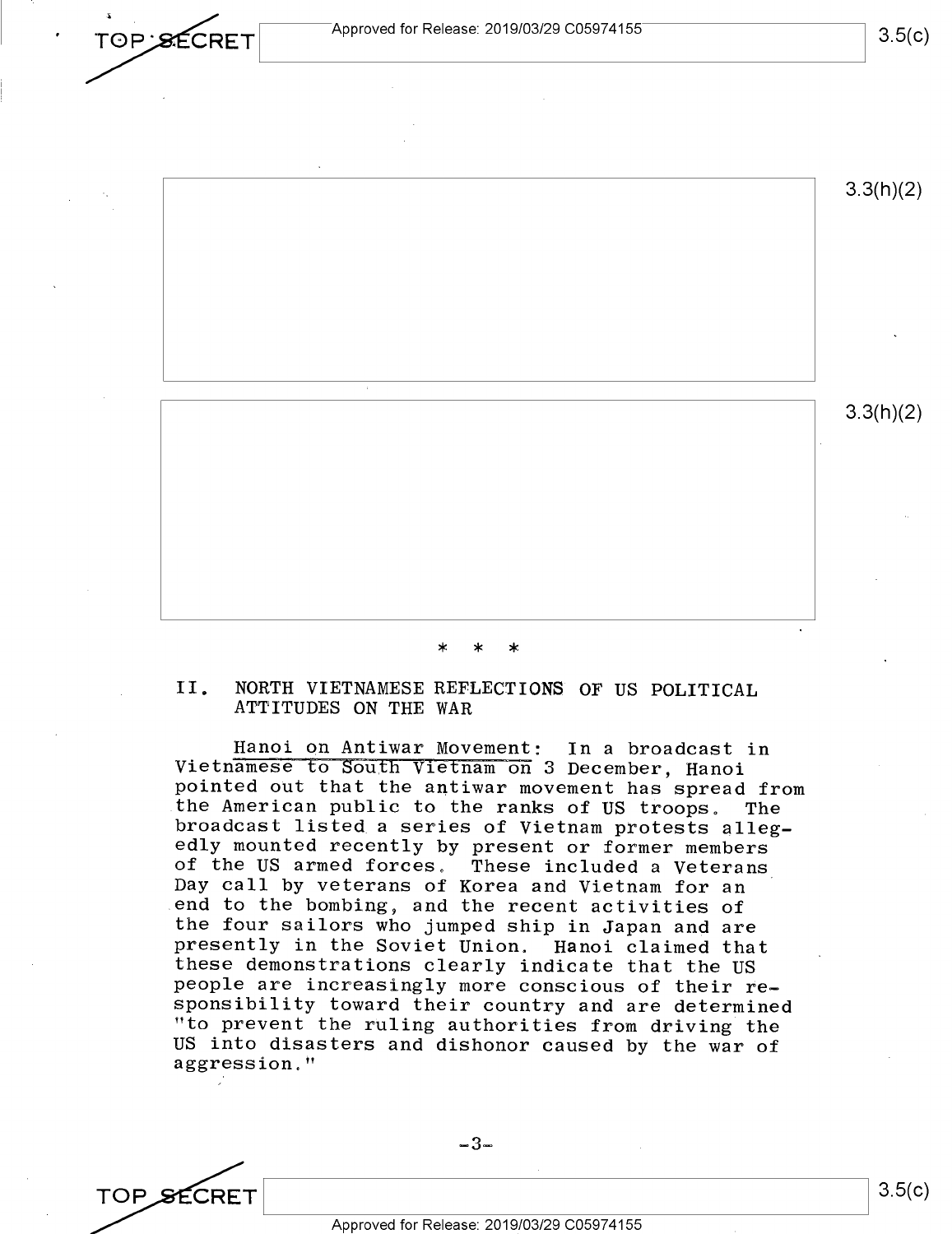Approved for Release: 2019/03/29 C05974155

SECRET

Hanoi on "War Crimes Tribunal" Verdict: Hanoi, in an international English language broadcast, has reported the "stern verdict" of the second session of the Bertrand Russell "War Crimes Tribunal" which closed last week. The broadcast reported that "the Johnson Administration is guilty of genocide in Vietnam," and that "its satellites in Australia, New Zealand, South Korea, Thailand, and Japan are accomplices in this crime." The "unquestionable conclusions," according to Hanoi, constitute a "telling blow to the aggressors in Washington." The broadcast thanked  $\overline{a11}$  concerned for their assistance in. bringing this session of the tribunal to a successful conclusion. It promised that the South Vietnamese people "will fight with still greater resolve" to defeat the "US imperialist aggressors and their for the due punishment meted out to the number one

war criminals of our time."

**SECRET** 

-4-